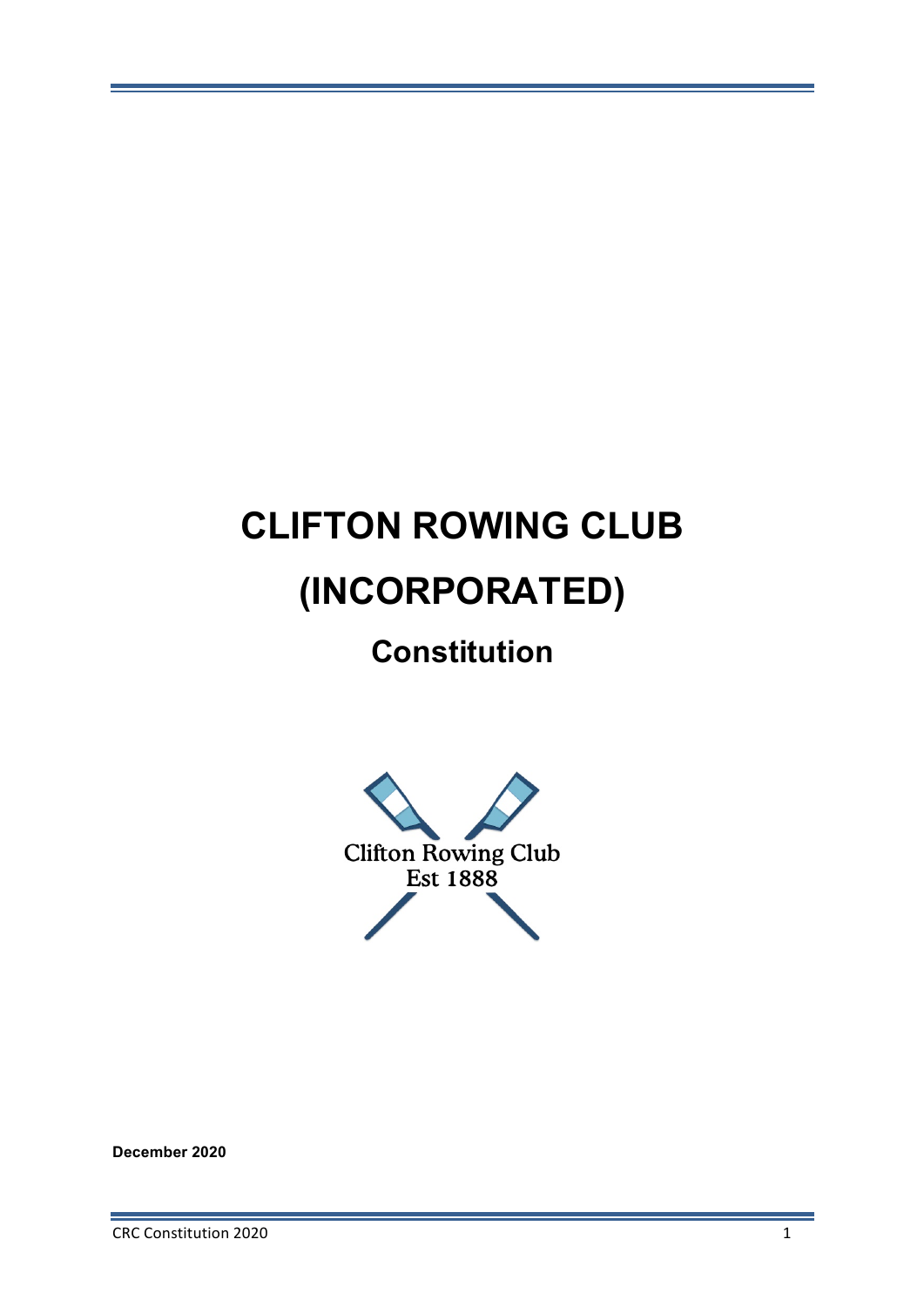# **1. CLUB**

- NAME
- PURPOSE OF CLUB
- COLOURS
- POWERS OF THE CLUB

# **2. MEMBERSHIP**

- **MEMBERSHIP TYPES**
- ADMISSION OF MEMBERS
- MEMBERSHIP RIGHTS, OBLIGATIONS AND DURATION
- SUBSCRIPTIONS
- RESIGNATION AND TERMINATION OF MEMBERSHIP
- COMPLAINTS OR GRIEVANCES
- REGISTER OF MEMBERS
- MINIMUM MEMBERSHIP

# **3. MANAGEMENT OF CLUB**

- MANAGING COMMITTEE
- PATRON
- ROLES OF THE COMMITTEE MEMBERS
- INELIGIBILITY
- NOMINATION OF COMMITTEE MEMBERS
- TERMS OF OFFICE
- **CESSATION OF COMMITTEE MEMBERSHIP**
- VACANCIES ON THE COMMITTEE
- REMOVAL OF COMMITTEE MEMBERS
- INDEMNITY OF THE COMMITTEE
- DUTIES OF THE COMMITTEE
- POWERS OF THE COMMITTEE
- BYLAWS
- METHOD OF NOTICE

# **4. MEETINGS**

- COMMITTEE MEETINGS
- ANNUAL GENERAL MEETING (AGM)
- SPECIAL GENERAL MEETING (SGM)
- AGM AND SGM PROCEDURES

# **5. FINANCES**

- ASSURANCE OF FINANCIAL STATEMENTS
- USE OF MONEY AND OTHER ASSETS

# **6. OTHER**

- COMMON SEAL
- **ALTERATIONS OF RULES**
- LIQUIDATION / WINDING UP

# **7. DEFINITIONS**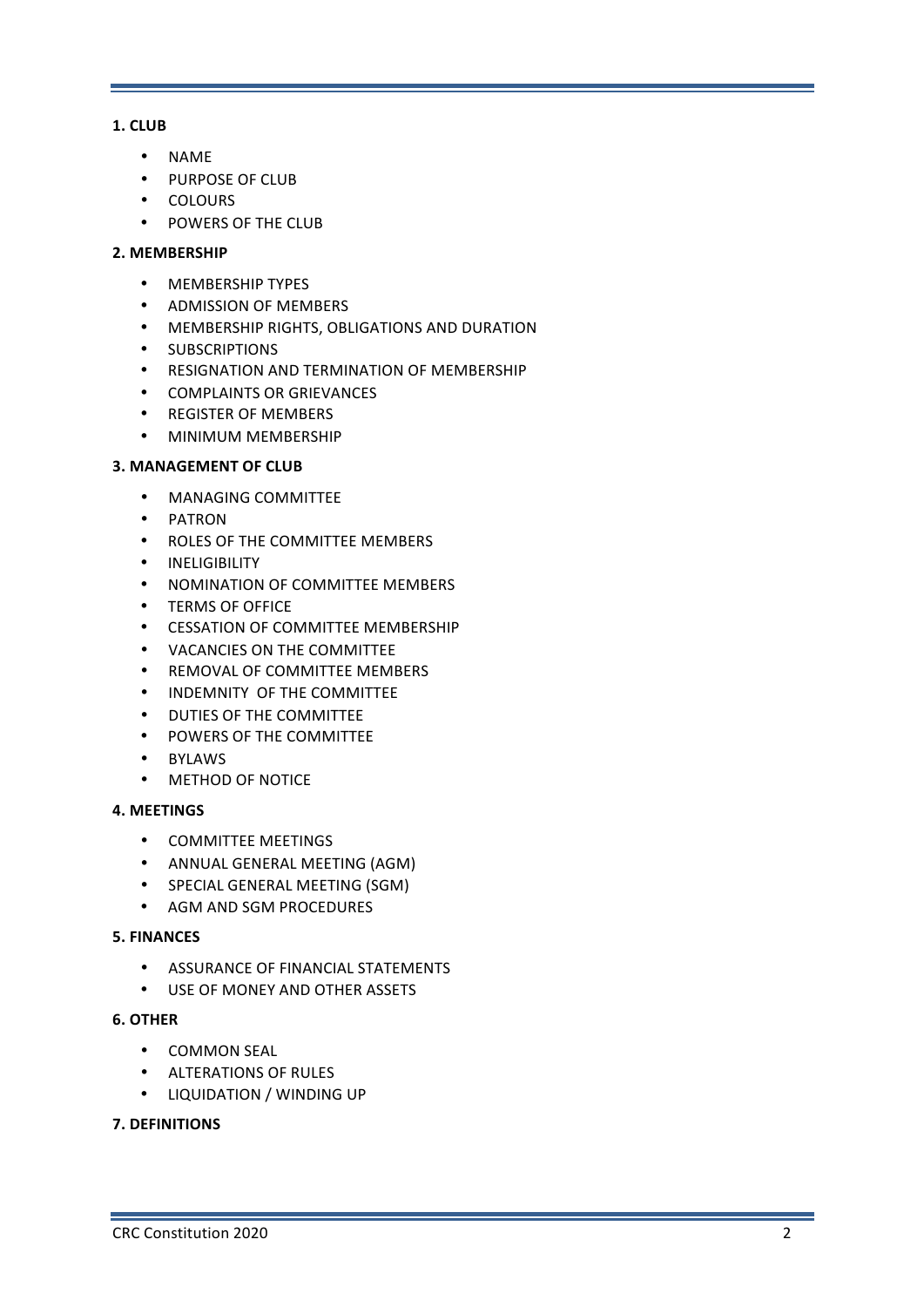# **1 CLUB**

#### **NAME**

- 1.1 The name of the incorporated society is Clifton Rowing Club Incorporated ("CRC").
- 1.2 The registered office of CRC shall be at the place as determined by the Committee.

# **PURPOSE OF CLUB**

- 1.3 The purposes of CRC are:
	- a) To foster and encourage the sport of rowing within Taranaki as an activity that promotes and maintains the health and wellbeing of all participants in CRC;
	- b) The provision, maintenance and management of the Club's boat house(s), plant and equipment;
	- c) To co-operate with kindred and affliated organisations, including Whanganui Rowing Association and New Zealand Rowing Association.

#### **COLOURS**

1.4 The Club colours shall be Cambridge blue with a white 6" band on a rowing top.

# **POWERS OF THE CLUB**

- 1.5 CRC has full powers, jurisdiction and authority and (except as restricted by these rules) may do all and any things to carry out its purpose, including to:
	- a) Purchase, lease, hire or otherwise acquire, hold, manage, maintain, insure, sell or otherwise deal with property and other rights, privileges and licences;
	- b) Control and raise money including borrow, invest, loan or advance monies and secure the payment of such money by way of mortgage or charge over all or part of any of its property and enter into guarantees;
	- c) Sell, lease, mortgage, charge or otherwise dispose of any property of CRC and grant such rights and privileges over such property as it considers appropriate:
	- d) Determine, raise and receive money by subscriptions, donations, fees, levies, entry or usage charges, sponsorship, government funding, community funding or otherwise;
	- e) Produce, develop, create, license and otherwise use and protect the intellectual property of CRC;
	- f) Enforce this Constitution, make, alter, rescind, and enforce any rules, bylaws, regulations, policies and procedures for the governance, management and operation of CRC;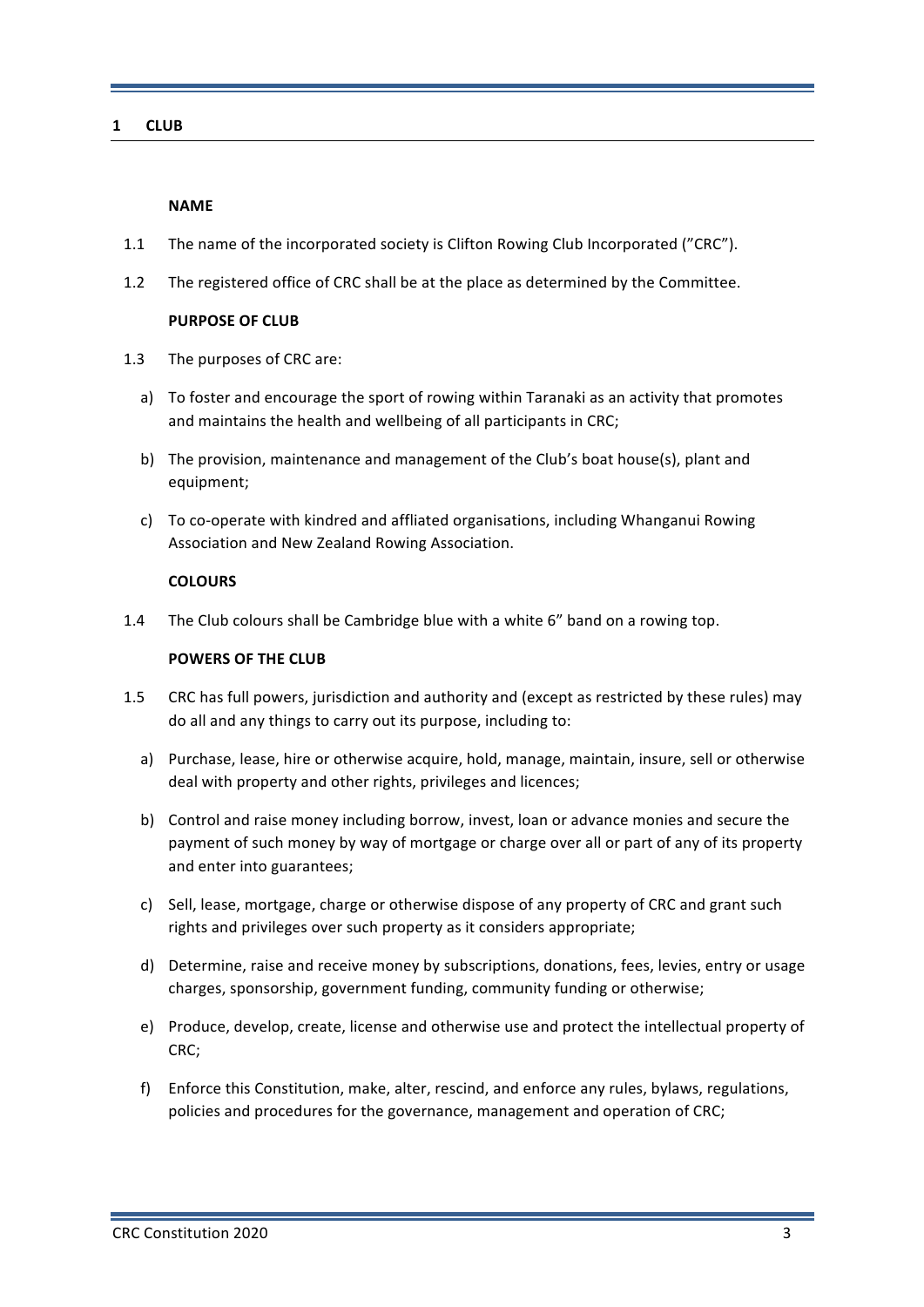- g) Determine, implement and enforce disciplinary, disputes and appeal procedures, including rules, regulations and policies for such and, conduct hearings and impose sanctions and penalties including for anti-doping;
- h) Consider and settle disputes between Members;
- i) Determine who are its Members and suspend or terminate membership;
- j) Enter into, manage and terminate contracts or other arrangements with employees, sponsors, Members and other persons and organisations;
- k) Select national and other representative teams and squads;
- I) Delegate powers of CRC to any member, committee or sub-committee:
- m) Do any other acts or things which are incidental or conducive to the attainment of the purpose of CRC.

# **2 MEMBERSHIP**

# **MEMBERSHIP TYPES**

- 2.1 The Members of CRC shall be either:
	- a) ACTIVE MEMBERS: An active member is any competetive rower, Master's rower, noncompetitive rower or coxswain;
	- b) SUPPORTING MEMBERS: A supporting member is any non-rowing member who wishes to maintain an interest in the Club. A Coach will be a Supporting Member unless he/she is also a rower or coxswain:
	- c) LIFE MEMBERS: Life membership may be granted in recognition and appreciation of outstanding service by a person for the benefit of CRC. Any person may be nominated for life membership of CRC. Such nomination must be made to the Committee in writing, setting out the grounds for the nomination. Life membership of such nominee is obtained by Resolution at an Annual General Meeting.

# **ADMISSION OF MEMBERS**

- 2.2 A person must consent to become a member of CRC.
- 2.3 To become a member, the applicant must:
	- a) complete an application form (in such format as may be required by the Committee); and
	- b) supply any other information the Committee requires.
- 2.4 Applicants acknowledge and agree that: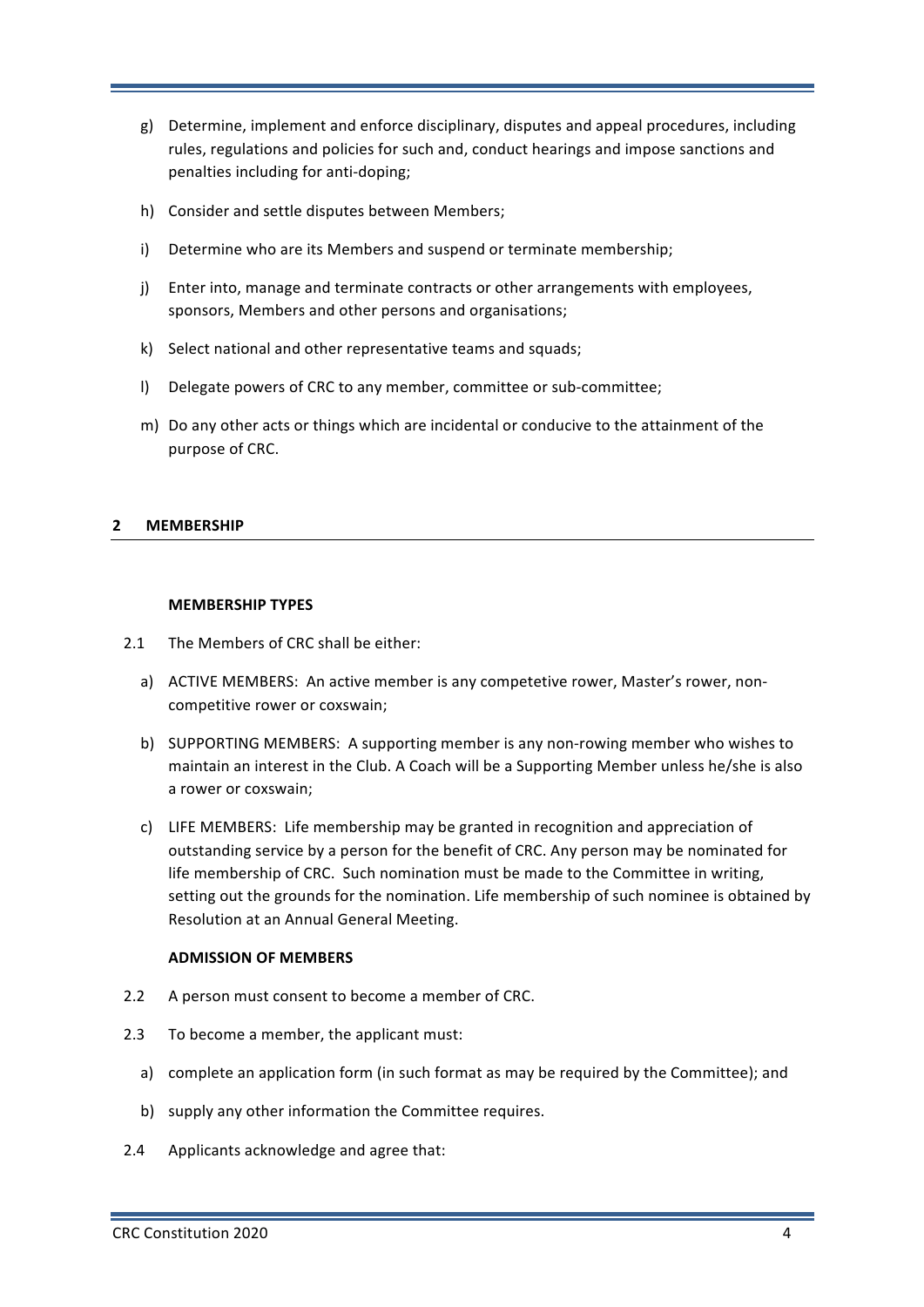- a) The Committee has total discretion whether or not to admit the applicant;
- b) The Committee may interview the applicant when it considers the application:
- c) The Committee must advise the applicant of its decision, but is not required to provide reasons for that decision.

# **MEMBERSHIP RIGHTS, OBLIGATIONS AND DURATION**

- 2.5 Members are bound by this Constitution and by any regulations, bylaws, policies and procedures of CRC.
- 2.6 Members are entitled to all rights, entitlements, and privileges of membership conferred by this Constitution.
- 2.7 In order to receive or continue to receive membership entitlements, Members must meet all requirements of membership set out in this Constitution or as otherwise set by the Committee, including payment of any membership or other fees within a required time period.
- 2.8 The failure by a Member to comply with Clause 2.5 may result in termination of membership.
- 2.9 All Members shall promote the purposes of CRC and shall do nothing to bring CRC into disrepute.
- 2.10 Membership of CRC is annual (except for Life Members), and aligns with Rowing New Zealand's season from September 1 to August 31.

# **SUBSCRIPTIONS**

- 2.11 The Committee shall review annually at the Annual General Meeting any subscriptions or other fees payable by each type of Member.
- 2.12 The Committee has the ability to vote on reducing subscription fees for individuals in cases where full payment is deemed excessive.
- 2.13 The due date and the manner for payment of such fees shall be determined by the Committee.

# **RESIGNATION AND TERMINATION OF MEMBERSHIP**

- 2.14 A Member may resign by giving notice in writing to the President or Secretary.
- 2.15 The Committee may terminate a Member's Membership if the Member has not paid the Club subscription by the due date.
- 2.16 The Committee may terminate membership based on investigation of a complaint or grievance (as specified in Rules 2.22 to 2.25), or institute disciplinary procedures.
- 2.17 If, for any reason whatsoever, the Committee is of the view that a Member fails to comply with this Constitution, including any codes of conduct or requirements set out in regulations,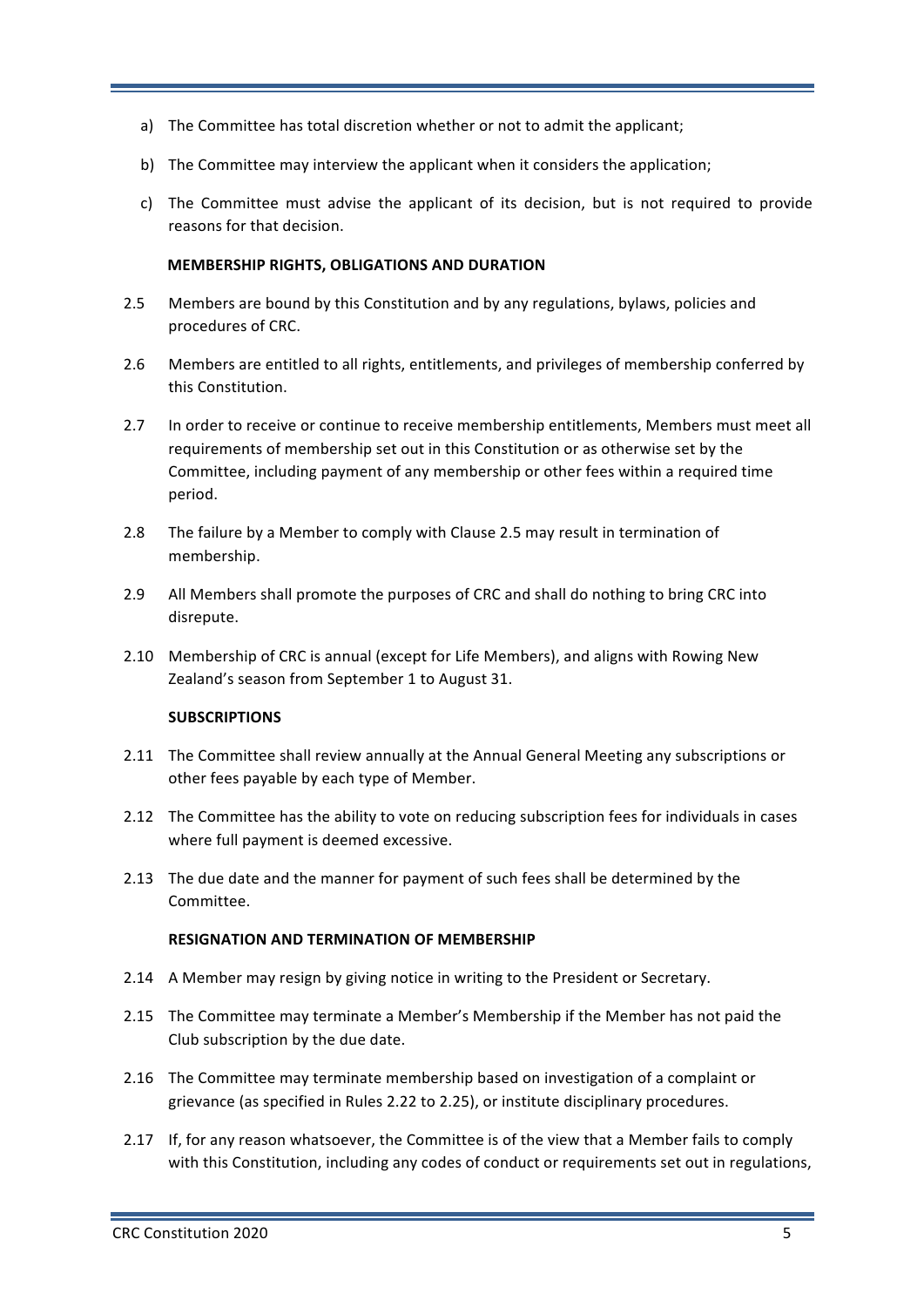bylaws, policies or procedures of CRC or, if a Member acts in a manner which is considered by the Committee to be harmful to CRC or inconsistent with the standards of behaviours expected of a Member, the Committee may give written notice of this to the Member ("the Committee's Notice"). The Committee's Notice must:

- a) Explain how the Member is breaching the Rules or acting in a manner inconsistent with the purposes of the Club;
- b) State what the Member must do in order to remedy the situation; or state that the Member must write to the Committee giving reasons why the Committee should not terminate the Member's Membership;
- c) State that if, within 14 days of the Member receiving the Committee's Notice, the Committee is not satisfied, the Committee may in its absolute discretion immediately terminate the Member's membership;
- d) State that if the Committee terminates the Member's membership, the Member may appeal to the Club.
- 2.18 Fourteen days after the Member received the Committee's Notice, the Committee may, in its absolute discretion by majority vote, terminate the Member's membership by giving the Member written notice ("Termination Notice"), which takes immediate effect. The Termination Notice must state that the Member may appeal to the Committee at the next committee meeting by giving written notice to the Secretary ("Member's Notice") within 14 days of the Member's receipt of the Termination Notice.
- 2.19 If the Member gives the Member's Notice to the Secretary, the Member will have the right to be fairly heard at a committee meeting held within the following 28 days. If the Member chooses, the Member may provide the Secretary with a written explanation of the events as the Member sees them ("the Member's Explanation"), and the Member may require the Secretary to give the Member's Explanation to every other Member within 7 days of the Secretary receiving the Member's Explanation. If the Member is not satisfied that the other Club Members have had sufficient time to consider the Member's Explanation, the Member may defer his or her right to be heard until the following committee meeting.
- 2.20 The Club shall then by majority vote decide whether to let the termination stand, or whether to reinstate the Member. The Club's decision will be final.
- 2.21 A person who ceases to be a Member must return to the Club all Club property as soon as possible, and no later than 28 days from when their membership ceased.

# **COMPLAINTS OR GRIEVANCES**

- 2.22 The Committee must, as soon as reasonably practicable after receiving a complaint or grievance, investigate and determine the complaint or grievance
- 2.23 The Committee may decide not to proceed with a matter further if the Committee determines that:
	- a) The matter is trivial, or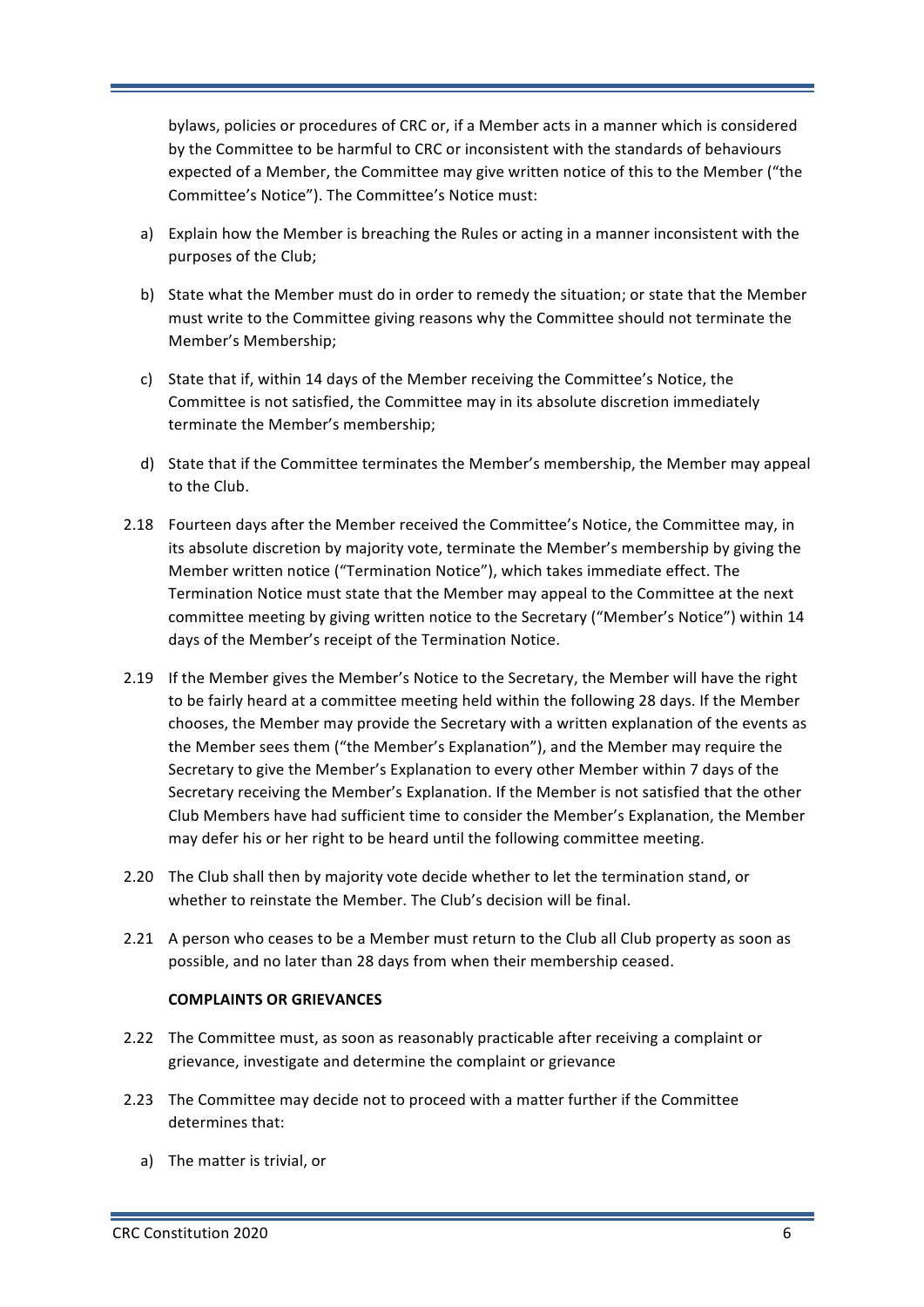- b) The complaint or grievance does not appear to disclose:
	- i) in the case of a complaint, any material misconduct, or
	- ii) in the case of grievance, any material damage to a Member's rights or interests, or
- c) the complaint or grievance appears to be without foundation or there is no apparent evidence to support it, or
- d) the person who makes the complaint or brings the grievance has an insignificant interest in the matter, or
- e) the conduct, incident, event, or issue has already been investigated and dealt with by or on behalf of the Club.
- 2.24 The Committee may refer a complaint or grievance to:
	- a) A sub-committee or an external person to investigate and report, or
	- b) A sub-committee, an arbitral tribunal, or an external person to investigate and make a decision.
- 2.25 A person may not act as a decision maker in relation to a complaint or grievance if two or more Committee Members, or a complaints sub-committee, consider that there are reasonable grounds to believe that the person may not:
	- a) Be impartial, or
	- b) Be able to consider the matter without a predetermined view.

# **REGISTER OF MEMBERS**

- 2.26 The Secretary shall keep and maintain a Register of Members in which shall be entered the full name, email and physical address, class of membership and any other details about each Member as agreed by that Member.
- 2.27 A Committee Member may access the Register of Members, if access is necessary for the performance of the Committee Member's function, or the exercise of their role.
- 2.28 A Member of the Club may make a request to the Secretary for access to the Register of Members. The Secretary will provide access to the extent that Members have consented to access being granted to information about themselves on the register and must at all times comply with the Privacy Act 1993.

# **MINIMUM MEMBERSHIP**

- 2.29 For the Club to exist it shall have a minimum membership of 10 Members.
- 2.30 The Club may continue to operate when membership falls below 10 but has one year to seek new Members and comply with the minimum membership rule.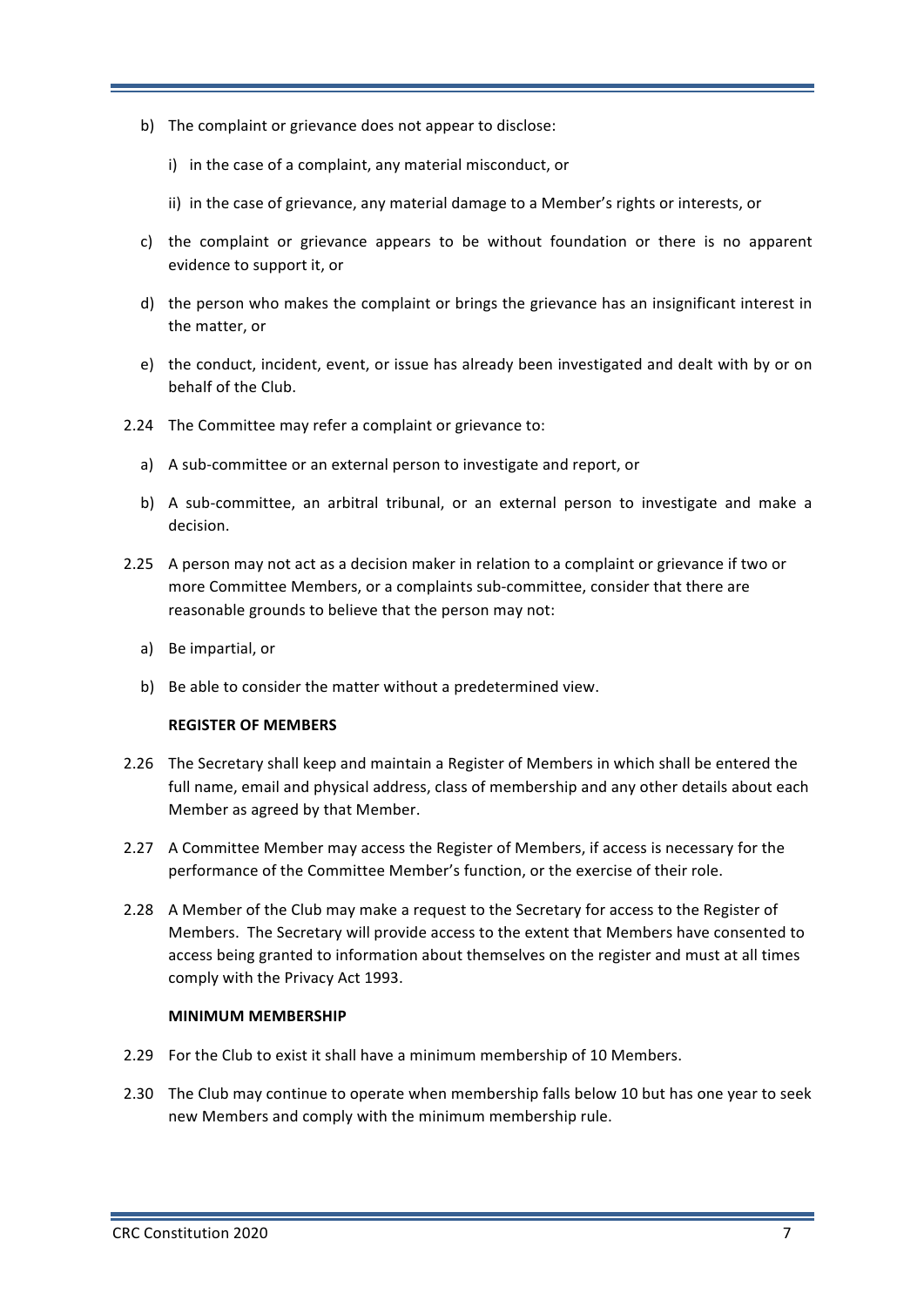### **3 MANAGEMENT OF CLUB**

#### **MANAGING COMMITTEE**

- 3.1 An elected committee of at least 4 Members shall manage the Club.
- 3.2 The Committee must be comprised of the following positions:
	- a) A President (who is also the Chairperson);
	- b) A Secretary (who also the Contact Officer);
	- c) A Treasurer;
	- d) A Club Captain; and
	- e) Such additional specified committee roles or general committee members as the Club shall decide.

#### **PATRON**

3.3 The Committee may also invite an individual to be the Club Patron. The Patron is oftentimes, but not restricted to, an Alumni of the Club held in high regard and will be entitled to attend and speak at the Annual General Meeting but shall have no right to vote, unless a registered Member.

#### **ROLES OF THE COMMITTEE MEMBERS**

- 3.4 The **President** is responsible for:
	- a) Ensuring that the Rules of the Club are followed;
	- b) Convening committee meetings and establishing whether or not a quorum (half of the Committee) is present;
	- c) Chairing Meetings, deciding who may speak and when:
	- d) Overseeing the operation of the Club;
	- e) Providing a report on the operations of the Club at each Annual General Meeting.
- 3.5 The **Secretary** is responsible for:
	- a) Recording the minutes of Meetings;
	- b) Keeping the Register of Members;
	- c) Holding the Club's records, documents, and books except those required for the Treasurer's function;
	- d) Receiving and replying to correspondence as required by the Committee;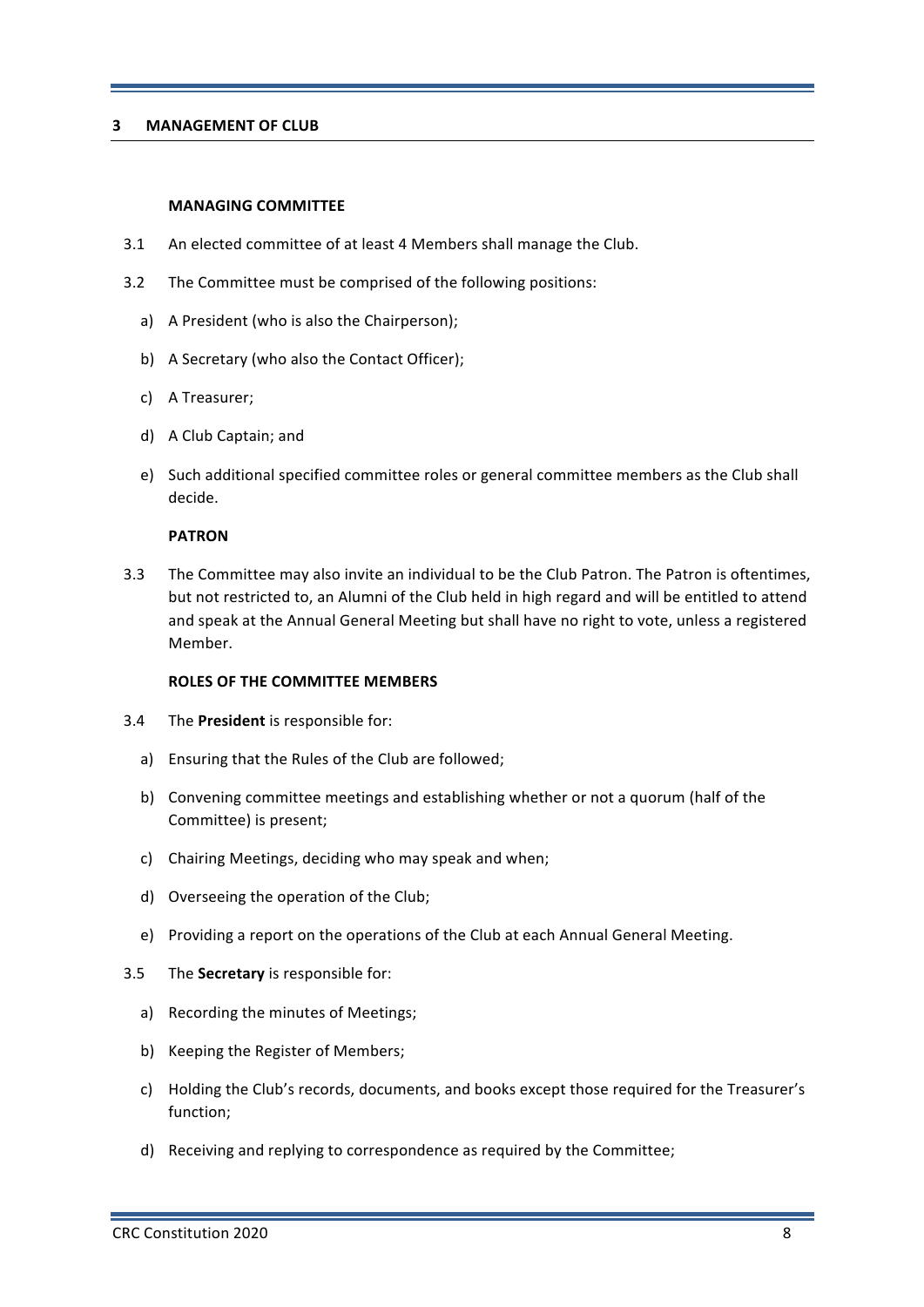- e) Forwarding the annual financial statements for the Club to the Registrar of Incorporated Societies upon their approval by the Members at an Annual General Meeting;
- f) Advising the Registrar of Incorporated Societies of any rule changes.
- g) Acting as the Club's Contact Officer.
- 3.6 The **Treasurer** is responsible for:
	- a) Keeping proper accounting records of the Club's financial transactions to allow the Club's financial position to be readily ascertained;
	- b) Preparing Audited annual financial statements for presentation at each Annual General Meeting;
	- c) Providing a financial report at each Annual General Meeting;
	- d) Providing financial information to the Committee as the Committee determines.
- 3.7 The **Club Captain** is responsible for:
	- a) Representing the Active Rowing Members at the Committee meetings;
	- b) Being a liaison between the Coaches and Active Members;
	- c) Setting a good example to all the Members and promoting and enforcing the Club Code of Conduct.

# **INELIGIBILITY**

- 3.8 A Member seeking election or to remain in office as a Committee Member shall be eligible to do so as long as they are a Member of CRC, but the following persons shall not be eligible for appointment, election, or to remain in office as a Committee Member:
	- a) A person who is an employee of, or contractor to, CRC;
	- b) A person who is a Member of any other rowing club;
	- c) A person who is an undischarged bankrupt or is subject to a condition not yet fulfilled or any order under the Insolvency Act 1967, or any equivalent provisions under any previous or replacement legislation;
	- d) A person who has been convicted of any offence punishable by a term of imprisonment of two (2) or more years (whether or not a term of imprisonment is imposed) unless that person has obtained a pardon or has served the sentence imposed on them;
	- e) A person who is prohibited from being a director or promoter of or being concerned or taking part in the management of a company under the Companies Act 1993 or the Charities Act 2005;
	- f) A person who is subject to a property order made that the person is lacking in competence to manage their own affairs under the Protection of Personal and Property Rights Act 1988.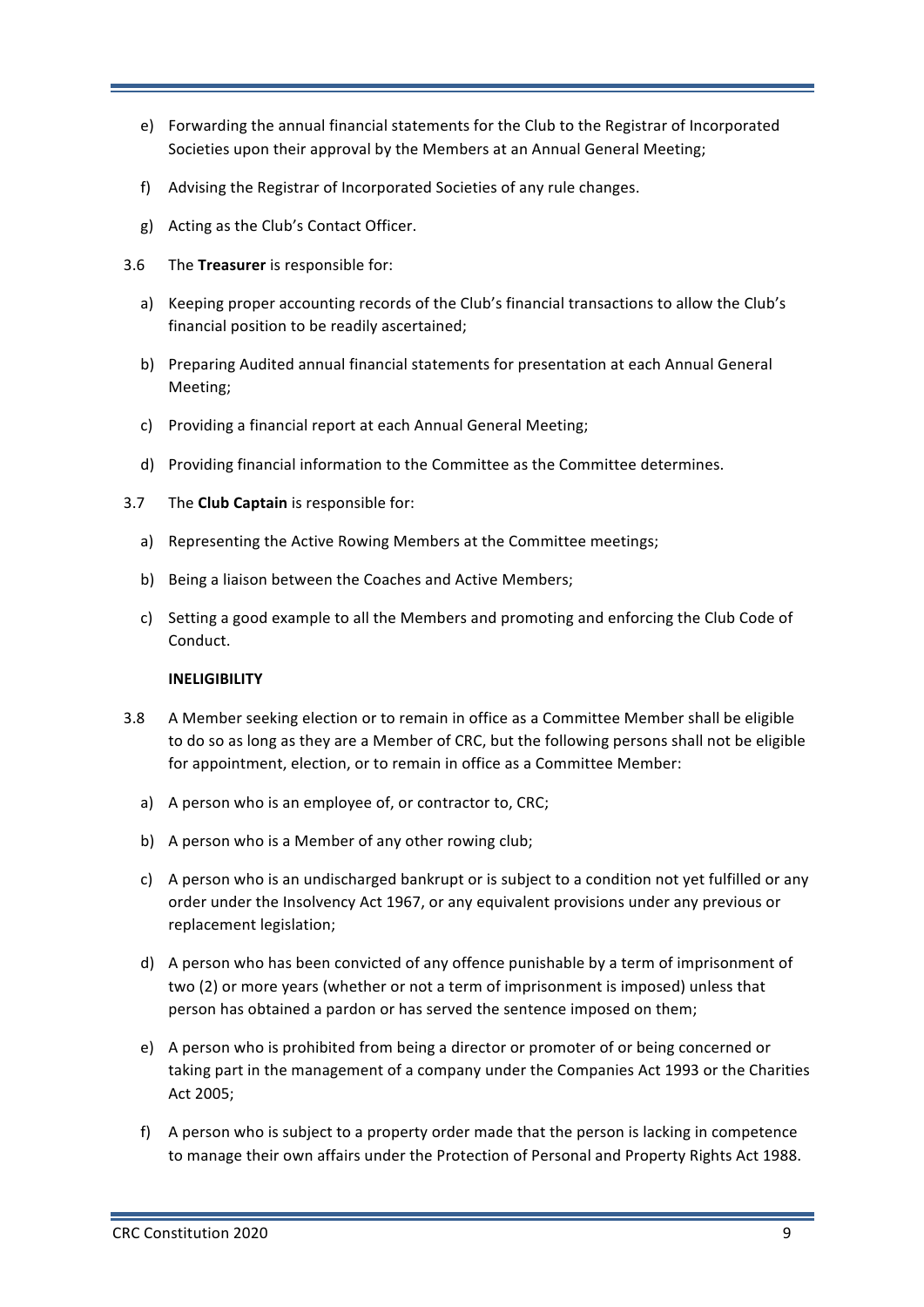3.9 If any of the circumstances listed in Rules 3.8 a) to f) occur to a Committee Member, that Committee Member shall be deemed to have vacated his/her office upon the relevant authority making an order or finding against the Committee Member of any of those circumstances. If a Committee Member becomes or holds any position in Rule 3.8 a) then upon appointment to such a position, that Committee Member shall be deemed to have vacated his/her office as a Committee Member.

# **NOMINATION OF COMMITTEE MEMBERS**

- 3.10 The Committee Members shall be nominated as follows:
	- a) Nominations for Members of the Committee shall be called for at least 28 days before an Annual General Meeting;
	- b) Nominations shall be made in the approved form as determined by the Committee and shall close 7 days before the Annual General Meeting.

#### **TERMS OF OFFICE**

- 3.11 The term of office for all Committee Members shall be for one year, expiring at the conclusion of the subsequent Annual General Meeting.
- 3.12 All retiring Committee Members shall be eligible for re-election.

#### **CESSATION OF COMMITTEE MEMBERSHIP**

- 3.13 Members cease to be Committee Members when:
	- a) They resign by giving written notice to the Committee;
	- b) They are removed by a Membership vote at a SGM as outlined in Rules 3.17 to 3.19, or by a two-thirds majority vote of the Committee at a committee meeting as outlined in Rule 3.20; or
	- c) Their Term expires.
- 3.14 If any Committee Member is absent from three consecutive meetings without leave of absence the Chair/President may declare that person's position to be vacant.
- 3.15 If a person ceases to be a Committee Member, that person must within one month give to the Committee all Club's documents and property in their possession.

### **VACANCIES ON THE COMMITTEE**

3.16 If the position of any Committee Member becomes vacant between Annual General Meetings, the Committee may appoint another Committee Member or Club Member to fill that role/vacancy, or the leave the role/vacancy unfilled, until the next Annual General Meeting.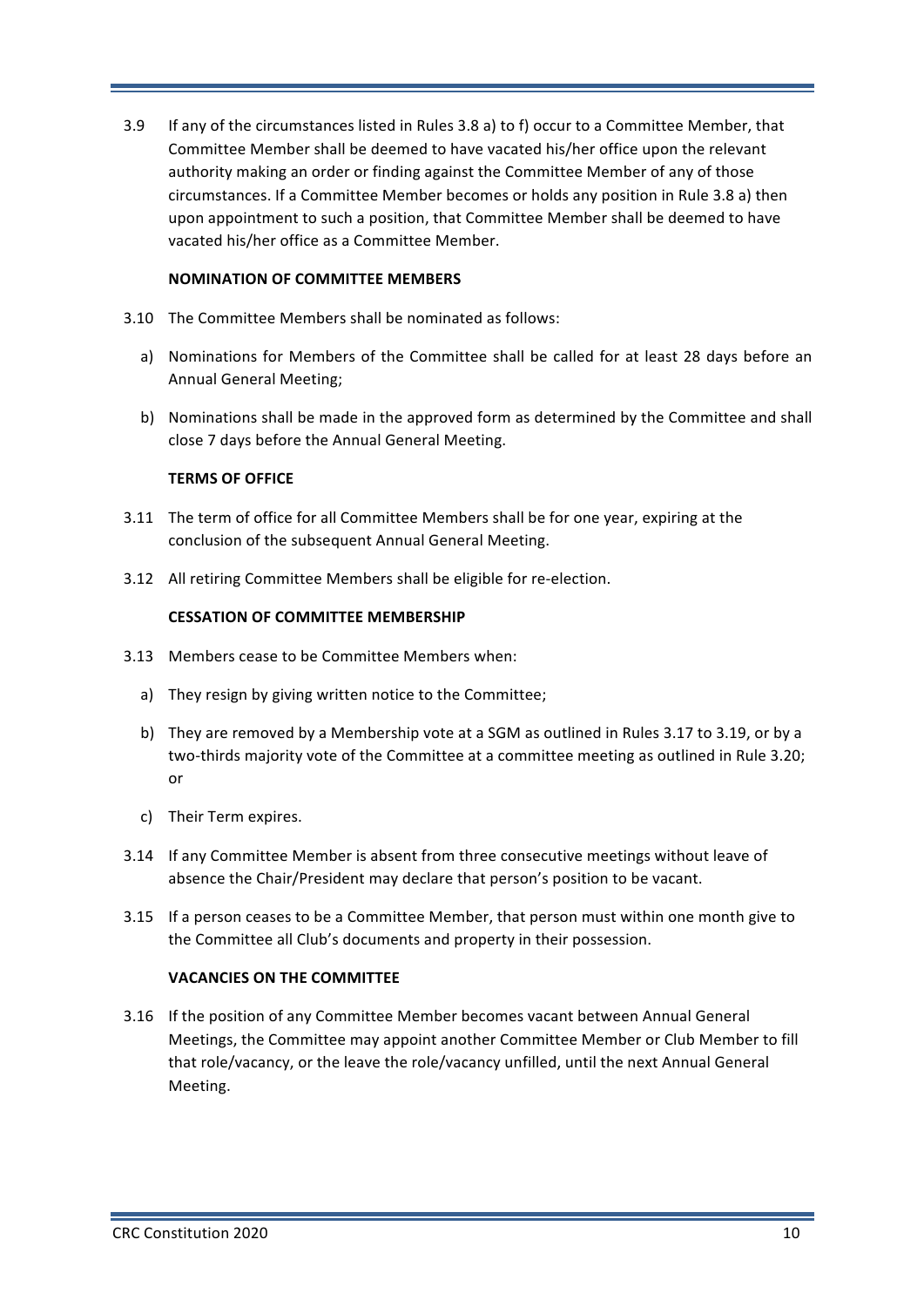#### **REMOVAL OF COMMITTEE MEMBERS**

- 3.17 A Committee Member may be removed by Special Resolution at a Special General Meeting. before the expiration of their term of office, if Members consider the Committee Member has breached his or her duties as specified in Rule 3.23.
- 3.18 Upon the Secretary receiving a request for an SGM for the purpose of removing a Committee Member, the Secretary shall send the notice to the Committee Member concerned in addition to the Club Members in accordance with Rule 4.22.
- 3.19 Following the SGM notification under Rule 4.22 and before voting on the resolution to remove a Committee Member, the Committee Member affected by the proposed resolution shall be given the opportunity prior to and at the SGM to make submissions in writing and/or verbally to the Committee and the Members about the proposed resolution.
- 3.20 The Committee may, with the approval of a motion by no less than two-thirds of the Committee, remove any Committee Member from the Committee, before the expiry of their term of office if the Committee considers the Committee Member concerned has seriously breached their duties as specified in Rule 3.23 such that immediate removal is considered appropriate. Before considering such a motion the following procedures shall apply:
	- a) The Committee Member concerned shall be notified that a committee meeting is to be held to discuss the proposal to remove the Committee Member from office; and
	- b) The Committee Member concerned shall be given an opportunity to make submissions about the proposed motion to the Committee in writing prior to the committee meeting and/or by submission in person at the committee meeting.

# **INDEMNITY OF COMMITTEE MEMBERS**

- 3.21 CRC shall indemnify every former and current Committee Member in respect of all liability arising from the proper performance of their functions connected with CRC.
- 3.22 The Club shall arrange indemnity insurance annually.

# **DUTIES OF THE COMMITTEE**

- 3.23 The Committee's functions are to manage, direct, or supervise the operation and affairs of the Club, including:
	- a) Carrying out the purposes of the Club, and using money or other assets to do that;
	- b) Controlling and managing the Club's financial affairs, including meeting the Committee's record keeping and reporting obligations;
	- a) Regularly attending committee meetings and General Meetings of CRC;
	- b) Providing good governance for CRC;
	- c) Exercising the powers of the Committee for proper purpose;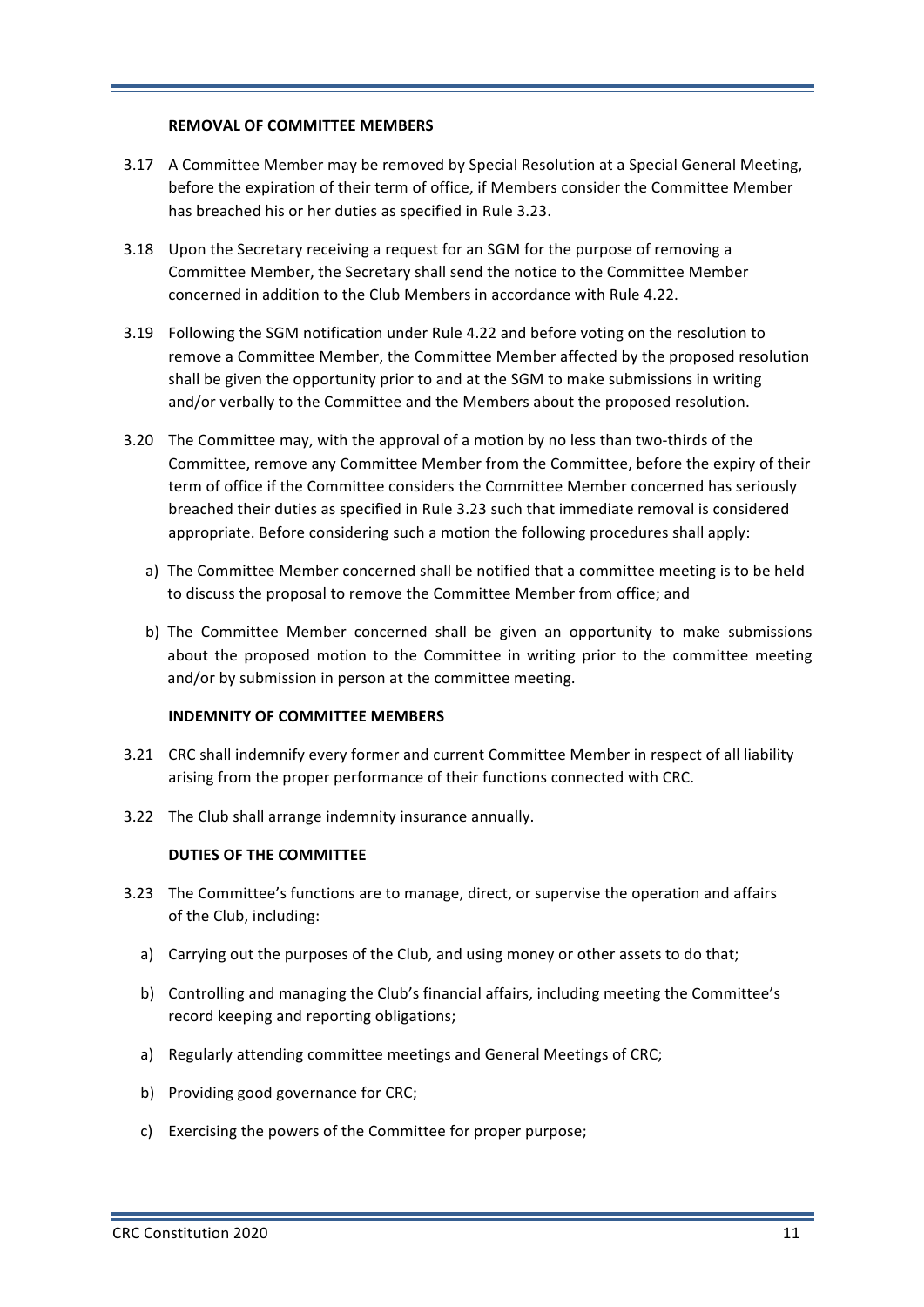- d) Regularly monitoring and reviewing the performance of CRC;
- e) Acting in good faith and in the best interests of CRC at all times:
- f) Acting, and ensuring CRC acts, in accordance with this Constitution;
- $g$ ) Formulating such bylaws, regulations, policies and procedures as are appropriate for CRC;
- h) Where appropriate, engaging in activities to promote, market, represent and fundraise for CRC;
- i) Disclosing to the Committee any conflict of interest in a transaction or proposed transaction as soon as the Committee Member becomes aware of the fact that s/he has such interest:
- j) Taking such other steps as determined by the Committee in respect of any conflict of interest, which may include, without limitation, abstaining from deliberations and/or vote regarding such interest;
- k) Not disclosing information that the Committee Member would not otherwise have available, other than in his or her capacity as a Committee Member, to any person, or make use of or act on the information except:
	- i. As agreed by the Committee for the purposes of CRC;
	- ii. As required by law; or
	- iii. To persons, or for reasons identical to those specified in sections 145(2) and 145(3) of the Companies Act 1993.

# **POWERS OF THE COMMITTEE**

- 3.24 The Committee shall have the power to:
	- a) Direct and supervise the management, operation and affairs of the Club;
	- b) Adopt and review the strategic plan for CRC;
	- c) Review and recommend to the Annual General Meeting the annual plan and budget for CRC;
	- d) Establish sub-Committees or other groups to carry out any work of the Committee by its delegated authority;
	- e) Subject to this Constitution, fill vacancies on the Committee, and any committees or other groups which are established by it;
	- f) Control expenditure and raise funds to fulfil the purposes of CRC;
	- g) Open and operate in the name of CRC such bank accounts as deemed necessary;
	- h) Make, repeal or amend any regulations, policies and procedures as it thinks appropriate, provided that such policies and procedures are not inconsistent with this Constitution;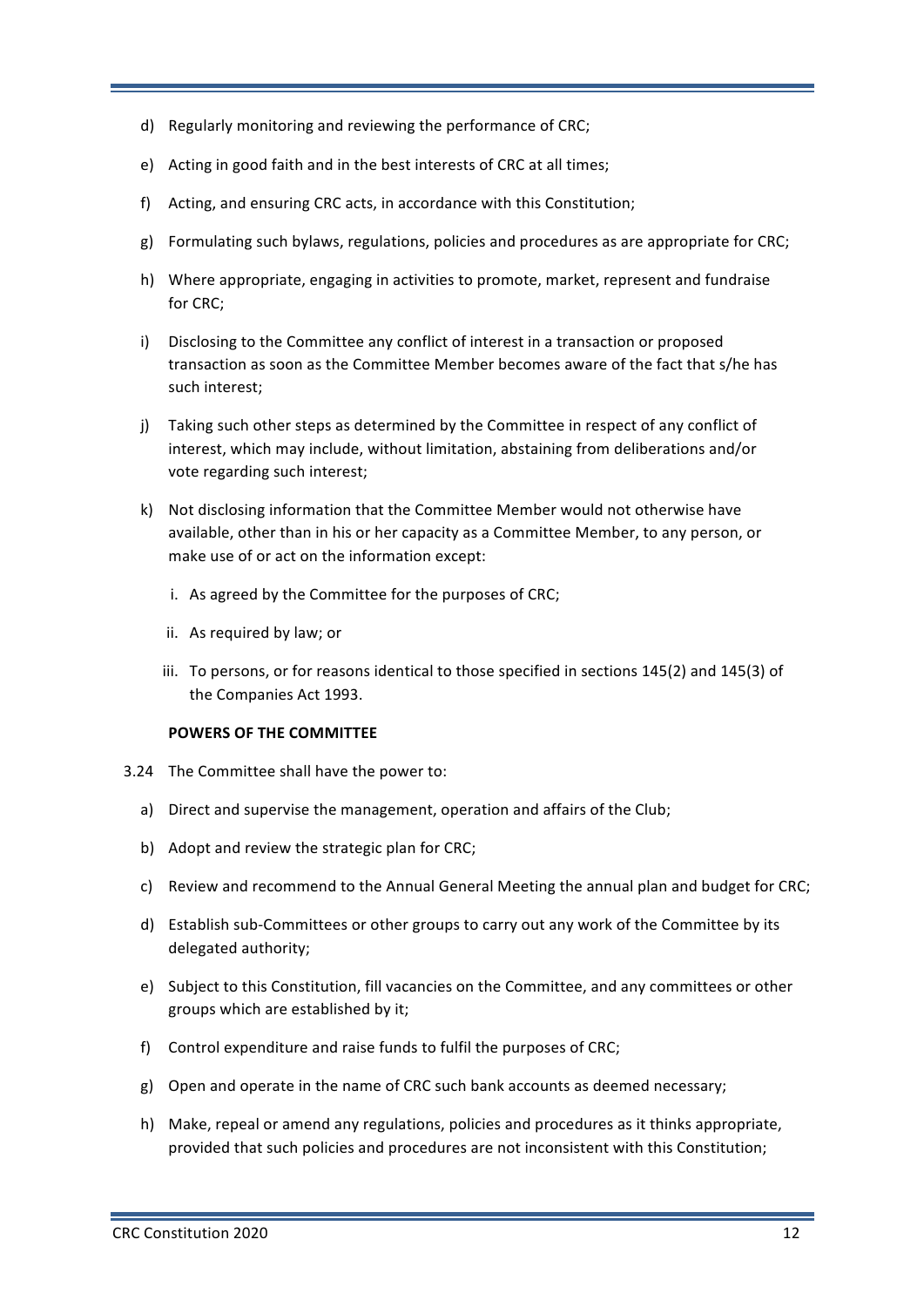- i) Engage, contract or otherwise agree to obtain the assistance or advice of any person or organisation for the Committee;
- j) Establish such corporate and other entities to carry on and conduct all or any part of the affairs of CRC;
- k) Resolve and determine any disputes or matters not provided for in the CRC Code of Conduct; and
- I) Do all other acts and things which are within the powers and Purposes of CRC and which the Committee considers are appropriate.
- 3.25 If any situation arises that, in the opinion of the Committee, is not provided for in the Constitution, the Club Bylaws, any regulations, or the policies or procedures of CRC, the matter will be determined by the Committee.

# **BYLAWS**

3.26 The Committee may from time-to-time make, alter or rescind bylaws for the general management of the Club, so long as these are not repugnant to these rules or to the provisions of law. All such bylaws shall be binding on Members of the Club. A copy of the bylaws shall be available for inspection by any Member on request to the Secretary.

# **METHOD OF NOTICE**

3.27 The Committee shall have discretion as to the method used to give notice as required by this Constitution. Depending on circumstances valid notice may be given by letter, email, via the Club Website or social media platform or any other method the Committee determines appropriate.

# **4 MEETINGS**

# **COMMITTEE MEETINGS**

- 4.1 At its first meeting following the Annual General Meeting, the Committee shall confirm the President as Chairperson of the Committee.
- 4.2 Except to the extent specified in this Constitution, the Committee shall regulate its own procedure.
- 4.3 The role of a Chairperson is to chair meetings of the Committee and to represent the Committee. In the event of the unavailability of a Chairperson for any reason, then another Committee Member appointed by the Committee shall undertake the Chairperson's role during the period of unavailability.
- 4.4 Committee meetings may be called at any time by the Chairperson or two Committee Members but generally the Committee shall meet at regular intervals agreed by the Committee.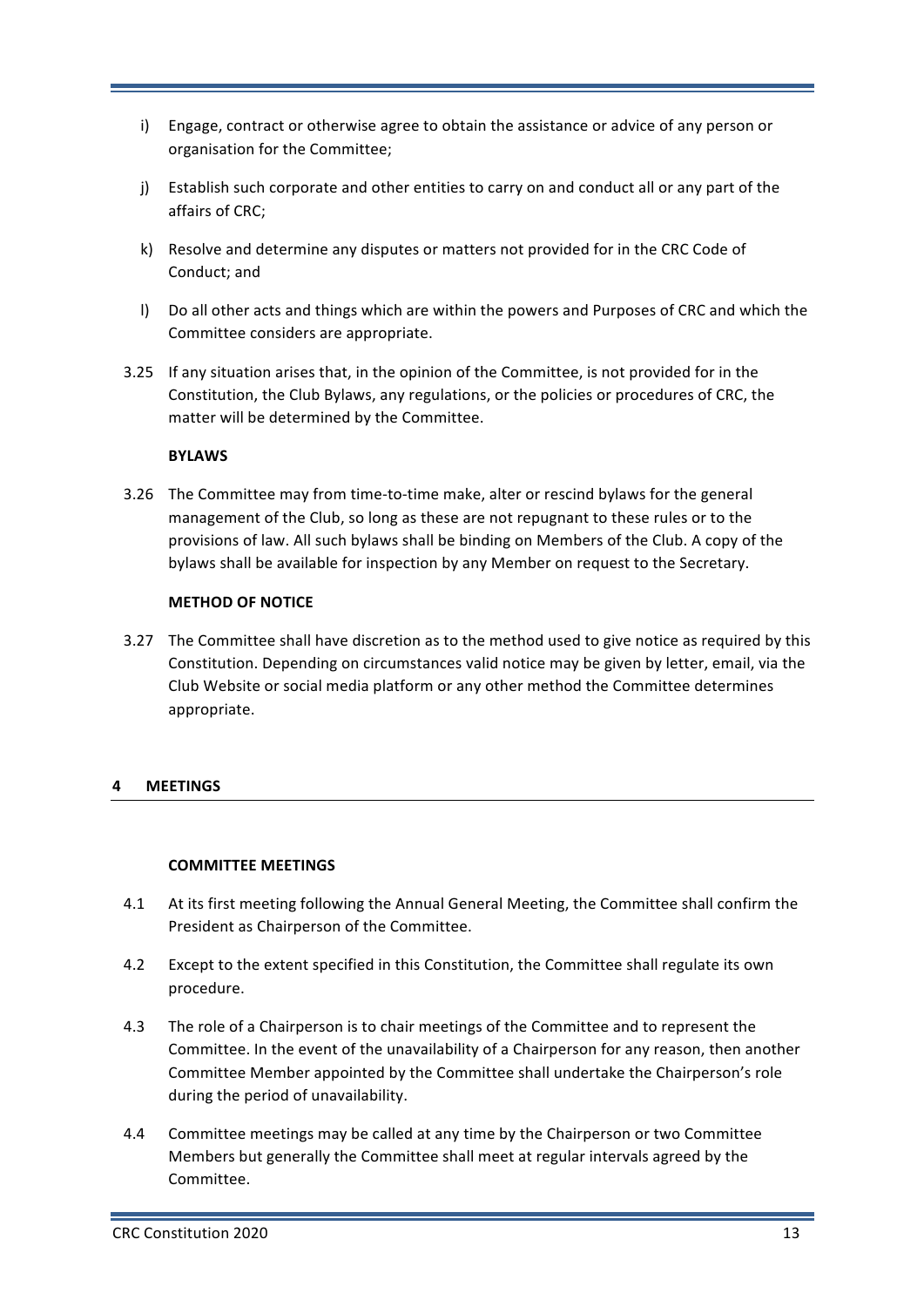- 4.5 The quorum for a committee meeting shall be not less than half the Committee Members of the Committee.
- 4.6 Each Committee Member shall have one vote. Voting shall be by voices or upon request of any Committee Member by a show of hands or by a ballot.
- 4.7 All decisions of the Committee shall be by a majority vote. In the event of an equal vote, the Chair/President shall have a casting vote, that is, a second vote.
- 4.8 A resolution in writing, signed or consented to by email, facsimile or other forms of visible or other electronic communication by a majority of the Committee shall be valid as if it had been passed at a meeting of the Committee. Any such resolution may consist of several documents in the same form each signed by one or more Committee Members.
- 4.9 Any Committee Member may participate in any meeting of the Committee and vote on any proposed resolution at a meeting of the Committee without being physically present. This may only occur at meetings by telephone, through video conferencing facilities or by other means of electronic communication provided that prior notice of the meeting is given to all Committee Members and all persons participating in the meeting are able to hear each other effectively and simultaneously. Participation by a Committee Member in this manner at a meeting shall constitute the presence of that Committee Member at that meeting.
- 4.10 The Committee may, by majority vote, pay an honorarium and/or reimburse its Committee Members for their actual and reasonable expenses incurred in the conduct of CRC's business. Prior to doing so the Committee must establish a policy to be applied to any question of reimbursement and the payment of the honoraria.
- 4.11 Any Committee Member who shall be absent from 3 consecutive meetings without leave is deemed to have resigned from the Committee.

# **ANNUAL GENERAL MEETING (AGM)**

- 4.12 An AGM must be held once every year at such time, date and place as the Committee determines but not more than three months after the financial year end.
- 4.13 The Committee must give Members at least 28 days' written notice of the AGM. The notice can be given by such methods as the Committee may determine.
- 4.14 If the Secretary has sent a notice to all Members in good faith, the Meeting and its business will not be invalidated simply because one or more Members do not receive the notice.
- 4.15 Not less than 14 days before the date set for the AGM, proposed motions (including alterations to the Constitution or subscriptions) and other items of business must be received in writing by the Secretary from the Members and/or the Committee.
- 4.16 Applications for Committee Members must be received not less than 7 days before the date set for the AGM.
- 4.17 The following business shall be discussed at the AGM:
	- a) Receiving the minutes of the previous AGM meeting;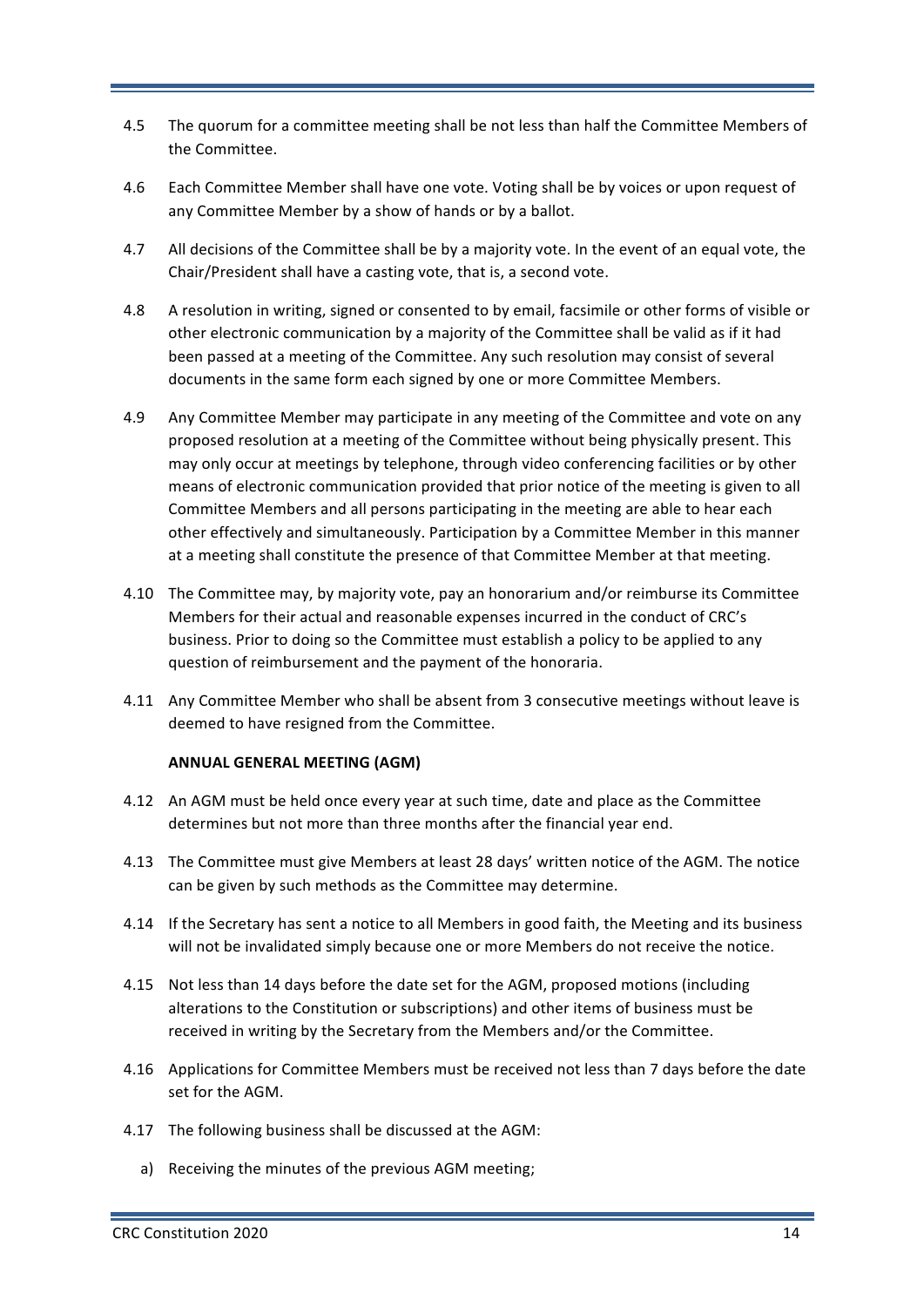b) The presentation of:

i. The annual report on the affairs of the Club during the most recently completed accounting period,

ii. The financial statements of the Club for that period,

iii. A summary of any disclosures or the types of disclosures made by Committee Members of an interest in matters being considered by or affecting the Club, recorded since the previous AGM;

- c) Election of Committee Members;
- d) Motions to be considered; and
- e) Any general business.
- 4.18 An agenda containing the business to be discussed at an AGM shall be sent by the Secretary to the Committee and the Members by no later than 7 days before the date of the AGM. No additional items of business not listed on the agenda can be voted on but may be discussed by unanimous agreement of the meeting.

# **SPECIAL GENERAL MEETING (SGM)**

- 4.19 An SGM must be called by the Committee upon a written request from:
	- a) The Committee itself; or
	- b) Such Members that constitute 25% or more of the voting Members of CRC.
- 4.20 The written request for an SGM must state the purpose for which the SGM is requested.
- 4.21 The SGM must only deal with the business for which the SGM is requested.
- 4.22 The notice requirements for the SGM are 28 days unless the Committee in its discretion determines that the nature of the SGM business is of such urgency that a shorter period of notice is to be given to Members.

#### **AGM and SGM PROCEDURES**

#### **Minutes**

- 4.23 Full minutes shall be kept by the Secretary of all General Meetings and made available upon request by Members.
- 4.24 Any irregularity, error or omission in notices, agendas and relevant papers of General Meetings or the omission to give notice within the required time frame or the omission to give notice to all Members and any other error in the organisation of the meeting shall not invalidate the meeting nor prevent the meeting from considering the business of the meeting provided that:
	- a) The Chairperson in his or her discretion determines that it is still appropriate for the meeting to proceed despite the irregularity, error or omission;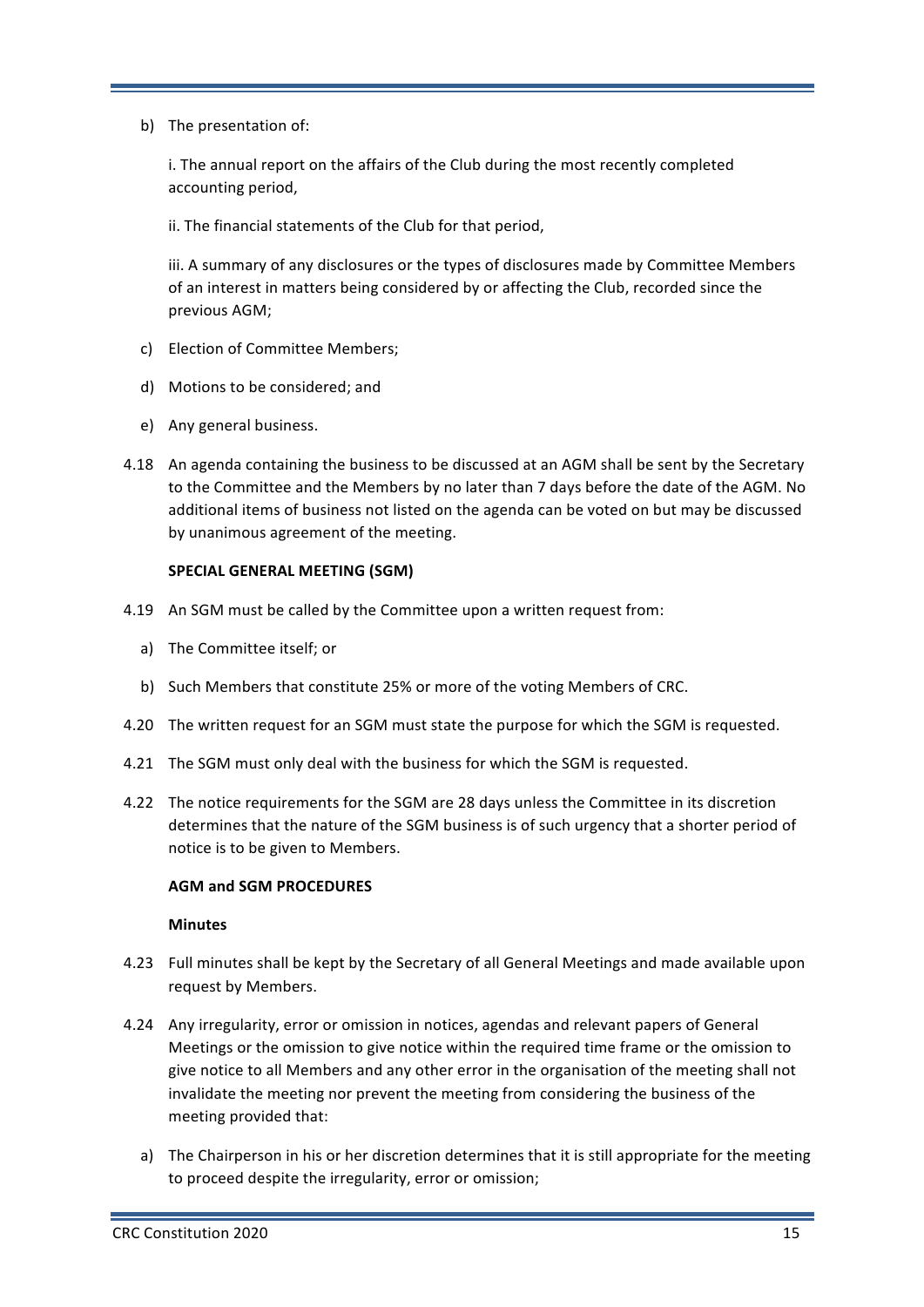b) A motion to proceed is put to the meeting and a majority of two-thirds of votes cast, is obtained in favour of the motion to proceed.

# **Quorum**

- 4.25 No business shall be transacted at any General Meeting unless a quorum is present at the time when the meeting is due to commence.
- 4.26 The quorum for a General Meeting shall be 15% of the Members who are entitled to vote. The quorum must be present at all times during the meeting.
- 4.27 If a quorum is not obtained within half an hour of the intended commencement time where the General Meeting is an AGM, then the General Meeting shall be adjourned to such other day, time and place as determined by the Committee and if no quorum is obtained at the stage of such further AGM, then the Members present at that further AGM are deemed to constitute a valid quorum. If the General Meeting is a SGM and a quorum is not present the meeting shall fail.

# **Control of General Meetings and Voting**

- 4.28 The President of CRC shall preside at the General Meeting. If the President is unavailable then another Committee Member (appointed by the Committee) shall preside and in the absence of both of those persons, then the Members present shall elect a person to be the Chairperson of the General Meeting.
- 4.29 All registered Members are entitled to one vote at a General Meeting:
	- a) Active Members under 18 years of age may have one parent vote on their behalf, however, if that parent also votes as an elligible adult Member then only one vote will be counted.
- 4.30 To vote or be considered for election Active Members must have paid the relevant subscription and all other money owing to the Club for the financial year just completed or have paid a subscription for the current financial year.

# **Method of Voting**

- 4.31 Voting shall generally be conducted by voices or by show of hands as determined by the Chairperson of the meeting unless a secret ballot is called for.
- 4.32 Elections of the Committee Members at an AGM must be undertaken by a show of hands.
- 4.33 If there are insufficient nominations for the positions, the position shall be left vacant and filled as if it is a vacancy in accordance with Rule 3.16.
- 4.34 Those applicants for the vacant Committee Member positions which have the highest number of votes in their favour will be declared elected.
- 4.35 A simple majority at a General Meeting shall be sufficient to pass a resolution except as specified in this Constitution.
- 4.36 In the event of a tie of votes at a General Meeting, the motion is lost.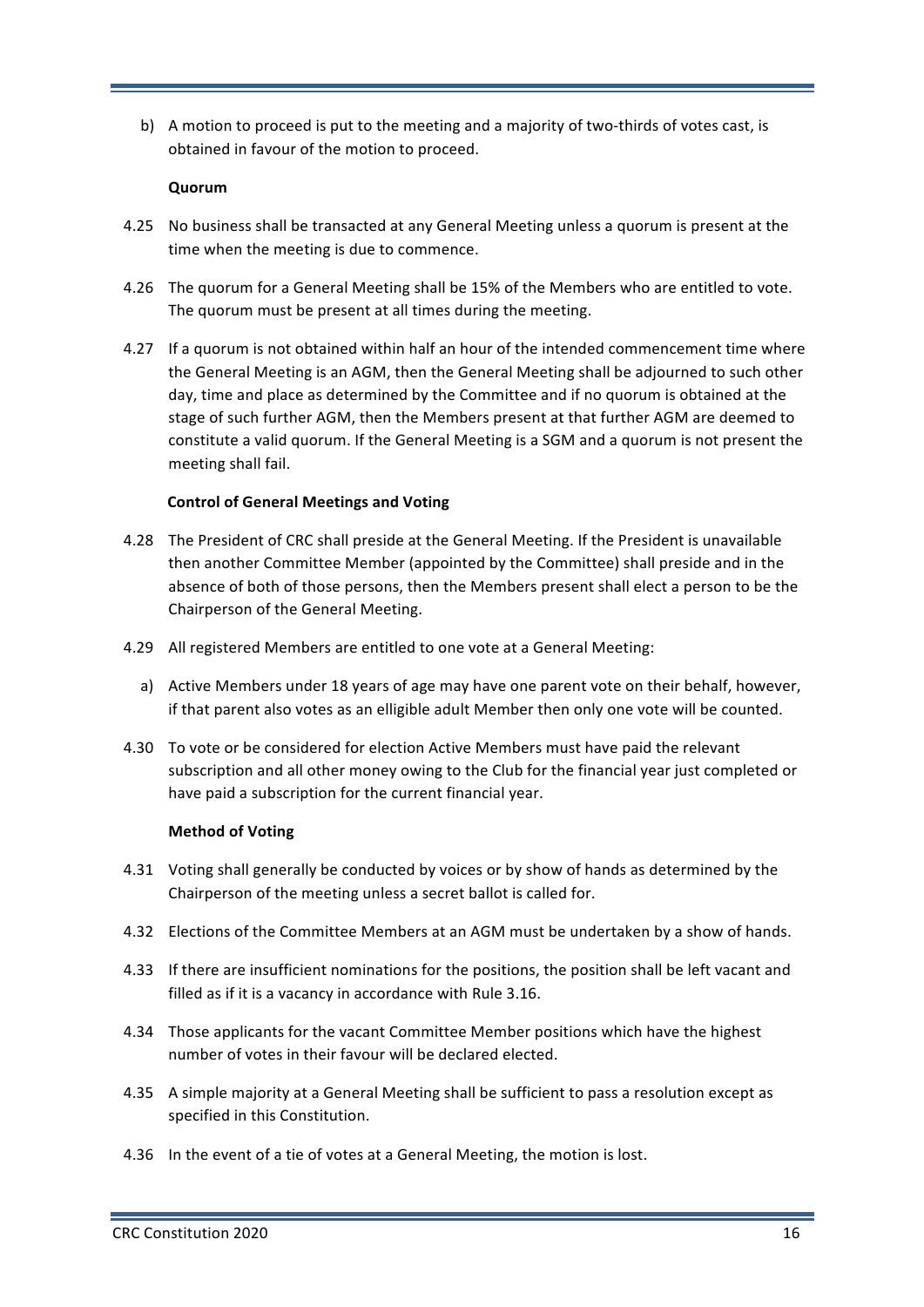- 4.37 Electronic votes will be allowed but must be received by the Secretary no later than five days prior to the AGM.
	- a) The electronic vote will be ratified by the Secretary against the current membership database;
	- b) The electronic vote will require a Member's full name and clear instructions (tick / cross) against each motion put to the membership.

# **5 FINANCES**

#### **ASSURANCE OF FINANCIAL STATEMENTS**

- 5.1 Unless otherwise determined by the Committee, the financial year of CRC shall end on the 31st day of July each year.
- 5.2 The Club shall appoint an Auditor to audit the annual financial statements of the Club. The Auditor shall report on whether the financial statements are prepared in all material respects in accordance with the Club's accounting policies. The Auditor must be a suitably qualified person, and preferably be a Member of the New Zealand Institute of Chartered Accountants, and must not be a Committee Member, or an employee of the Club. If the Club appoints an Auditor who is unable to act for some reason, the Committee shall appoint another Auditor as a replacement.
- 5.3 The Committee is responsible to provide the auditor with:
	- a) Access to all information of which the Committee is aware that is relevant to the preparation of the financial statements such as records, documentation and other matters;
	- b) Additional information that the auditor may request from the Committee for the purpose of the audit; and
	- c) Reasonable access to persons within the Club from whom the auditor determines it necessary to obtain evidence.

#### **USE OF MONEY AND OTHER ASSETS**

- 5.4 The funds of the Club must be used to further the purpose of the Club:
	- a) As the Committee decides; or
	- b) As the Club decides by a resolution passed at a general meeting.
- 5.5 All payments must be approved by two Committee Members or employees of the Club, being Members or employees authorised to do so by the Committee.
- 5.6 Except as provided in this Constitution:
	- a) No portion of the income or property of CRC shall be paid or transferred, directly or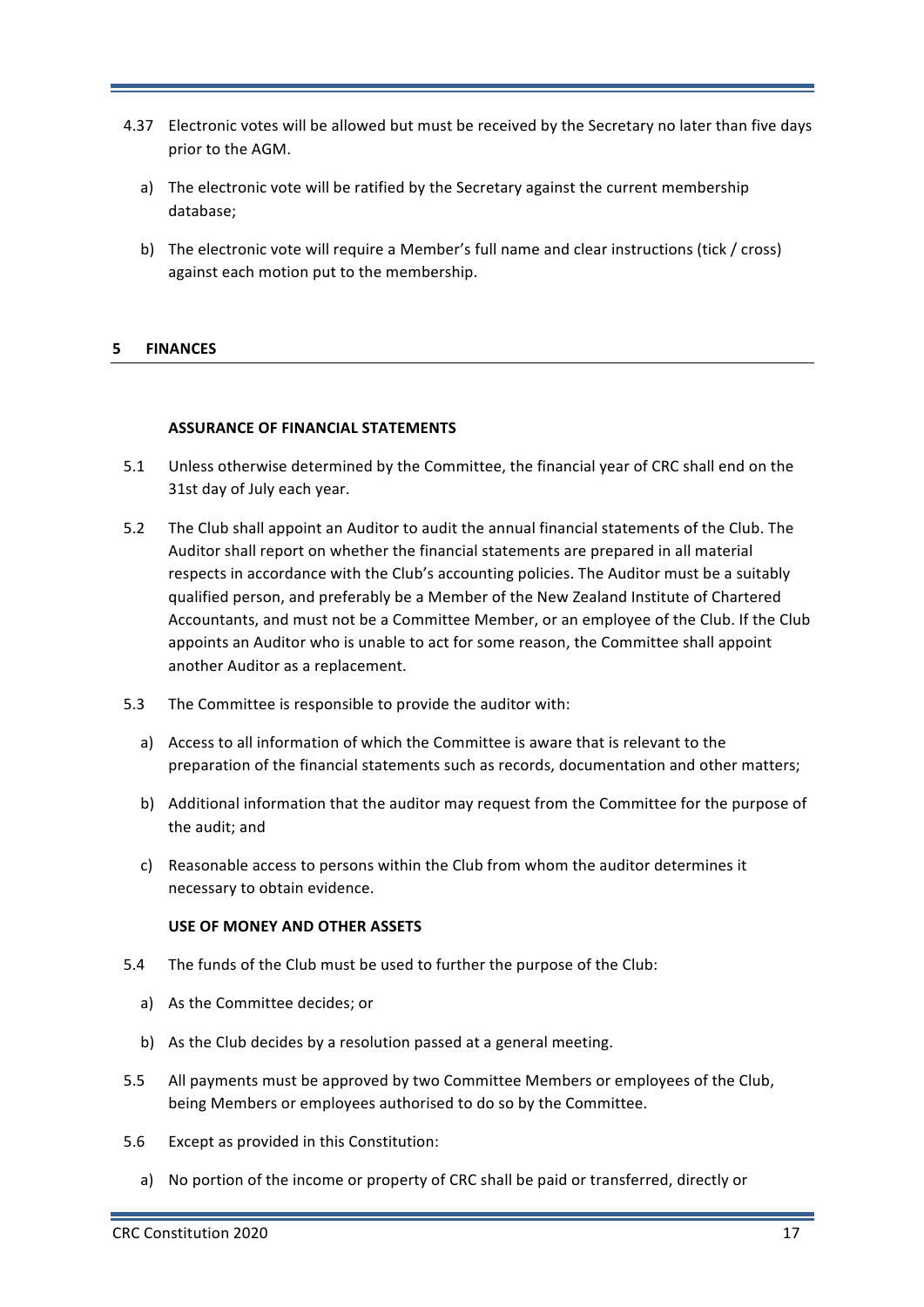indirectly, by way of dividend, bonus, or otherwise to any Member or Committee Member; and

- b) No remuneration or other benefit in money or money's worth shall be paid, or given, by the organisation to any Member or Committee Member except under Rule 4.10.
- 5.7 Any payments made to a Member of CRC, or person associated with a Member, must be for goods or services that advance the purpose of CRC, and must be reasonable and relative to payments that would be made between unrelated parties. This provision and its effect must not be removed from the Constitution and must be included in any alteration of, addition to, or revision of, the Constitution.

# **6 OTHER**

# **COMMON SEAL**

6.1 The common seal of CRC shall be kept in the control of the Secretary and may be affixed to any document only by resolution of the Committee and in the presence of and with the accompanying signatures of the Chairperson and Secretary or, in the absence of the chairperson, then by another Committee Member.

#### **ALTERATIONS OF RULES**

- 6.2 The Constitution may only be altered, added to or rescinded by Special Resolution passed at a General Meeting by a two-thirds majority of those Members present and voting.
- 6.3 Any proposed motion to amend or replace these Rules shall be signed by at least 10% of eligible Members and given in writing to the Secretary at least 28 days before the General Meeting at which the motion is to be considered, and accompanied by a written explanation of the reasons for the proposal.
- 6.4 At least 14 days before the General Meeting at which any Rule change is to be considered the Secretary shall give to all Members written notice of the proposed motion, the reasons for the proposal, and any recommendations the Committee has.
- 6.5 When a Rule change is approved by a General Meeting no Rule change shall take effect until the Secretary has filed the changes with the Registrar of Incorporated Societies.
- 6.6 No alteration, addition to or revision of this Constitution shall be approved if it affects the not-for-profit purposes, personal benefit prohibition or the winding-up rules of CRC. This Rule 6.6 must not be removed from the Constitution and must be included in any alteration of, addition to or revision of the Constitution.